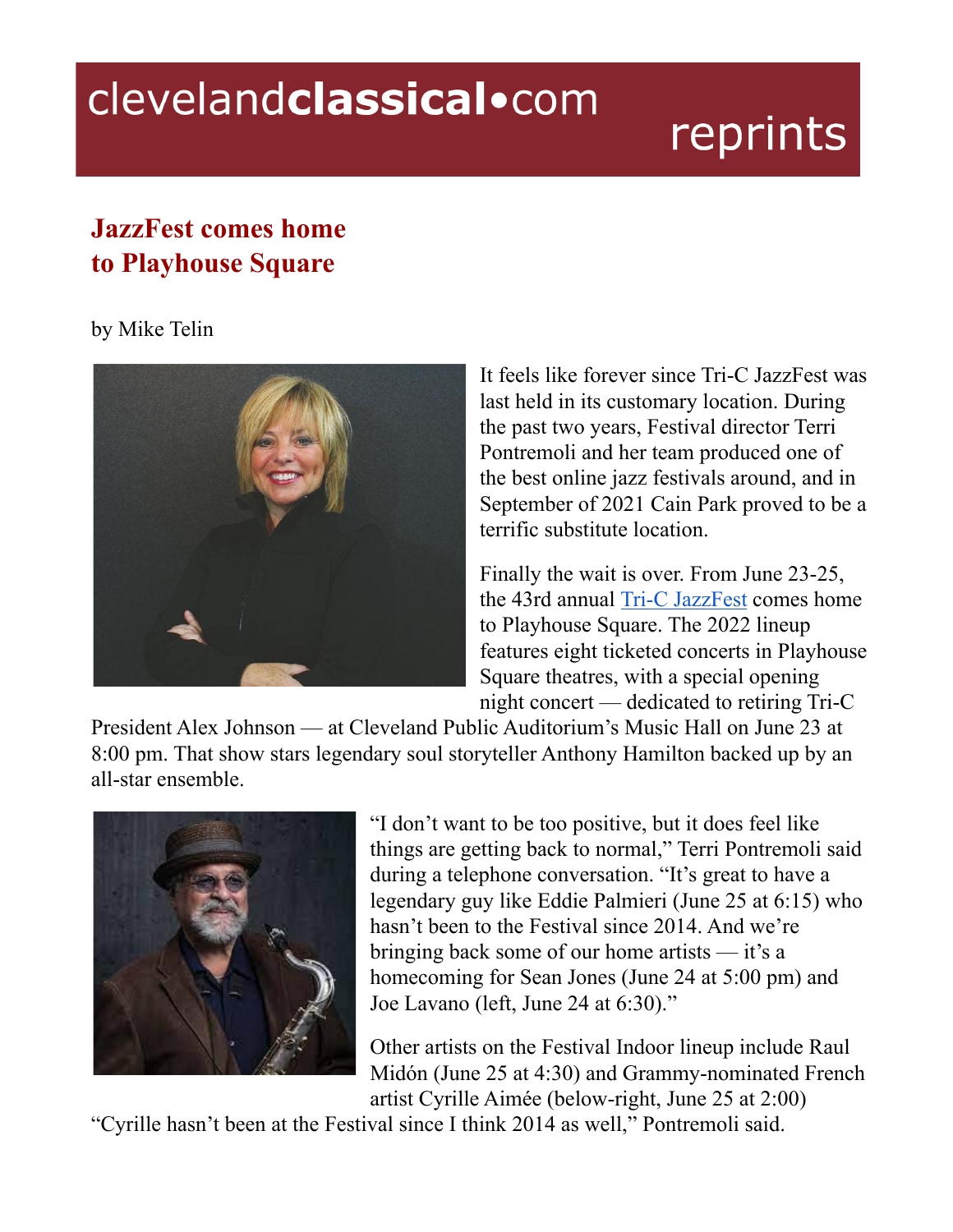"And opening the show will be Dominick Farinacci and Triad." That group includes Christian Tamburr (marimba/vibraphone), Shenel Johns (vocals), Jamey Haddad (percussion), and Michael Ward-Bergeman (accordion). "They do everything from Kurt Weill to Piazzolla to Screamin' Jay Hawkins."

On June 25 at 8:15 it's the Tri-C JazzFest All-Star Big Band under the direction of John Clayton. Special guests include John Pizzarelli, Kenny Werner, and Grégoire Maret.

"This show is going to be fun," Pontremoli said. "First of all they are friends and John Clayton has done a lot of big-band arrangements for John Pizzarelli. And people don't normally get to hear Pizzarelli on the road with a big band — that alone makes this performance unique. I know they are going to include





a lot of Sinatra tunes that they arranged together. Pianist Kenny Warner and the wonderful harmonica player Grégoire Maret are opening the show with a centennial tribute to Toots Thielemans, which is going to be just gorgeous."

Also featured on the Indoor Lineup are multi-instrumentalist Brian Culbertson (June 24 at 8:00) and Ghost-Note, headed by Snarky Puppy's multi-Grammy-winning percussion duo of Robert "Sput"

Searight and Nate Werth (June 24 at 9:30). Click [here](https://www.tri-c.edu/jazzfest/lineup.html) for performance details and to purchase tickets.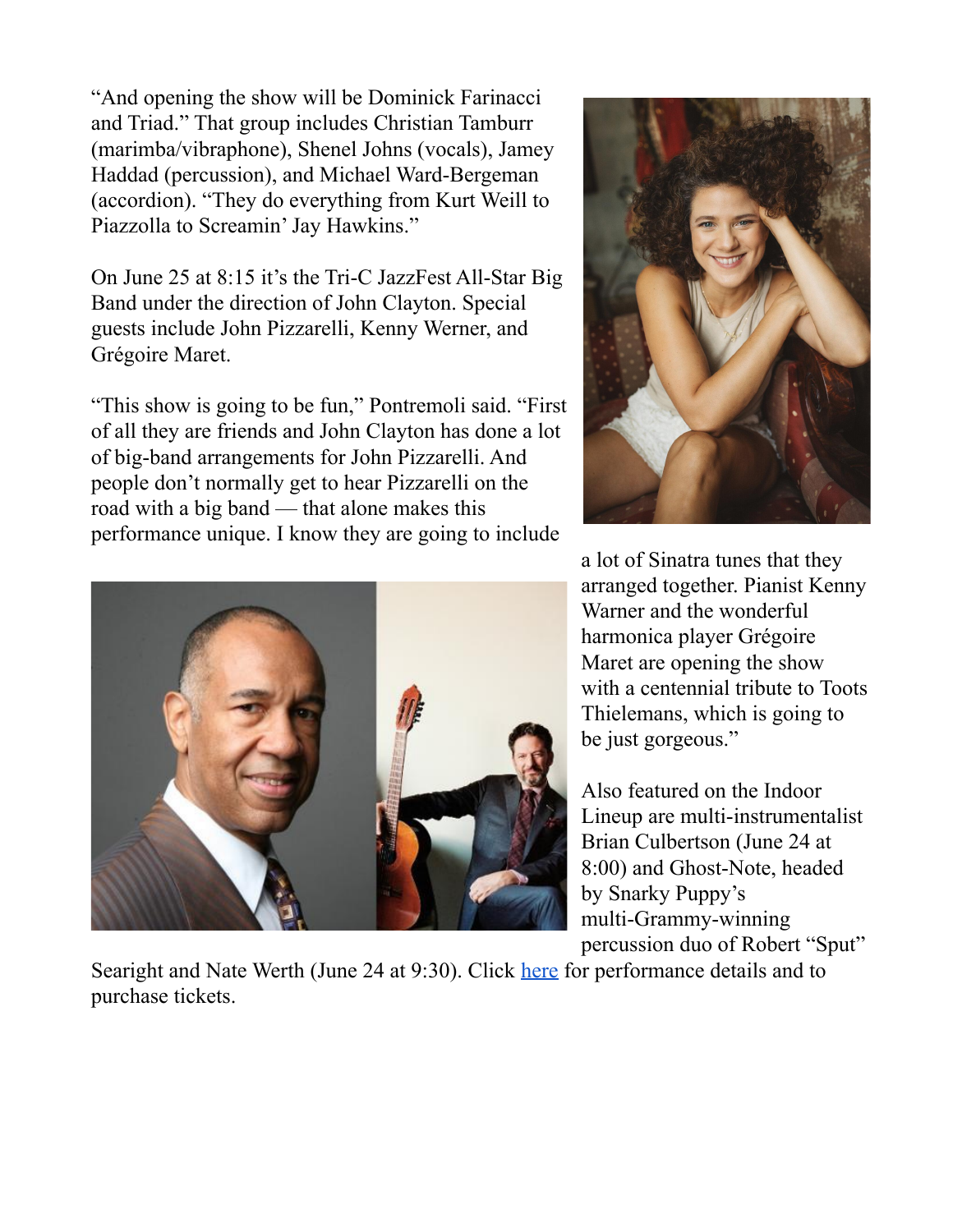

But what truly makes a festival are all the activities that keep audiences entertained when they're not inside the theaters. And as we've come to expect, the Festival will feature free outdoor entertainment under the GE Chandelier at Playhouse Square from 3 pm to midnight on Friday and Saturday.

The Strassman Insurance Stage will feature jury-selected local and regional talent performing everything from jazz and gospel to funk and rock. Check out the lineup [here.](https://www.tri-c.edu/jazzfest/outdoor%20lineup.html)

Pontremoli noted that education is, and always has been, an important part of JazzFest's mission. "Last year at Cain Park we had the student bands playing when the stage was being changed, and it was a real hit with the audience. So this year we've added what we're calling the Next Gen stage, which allows us to feature spectacular young players when the mainstage under the Chandelier is on break."

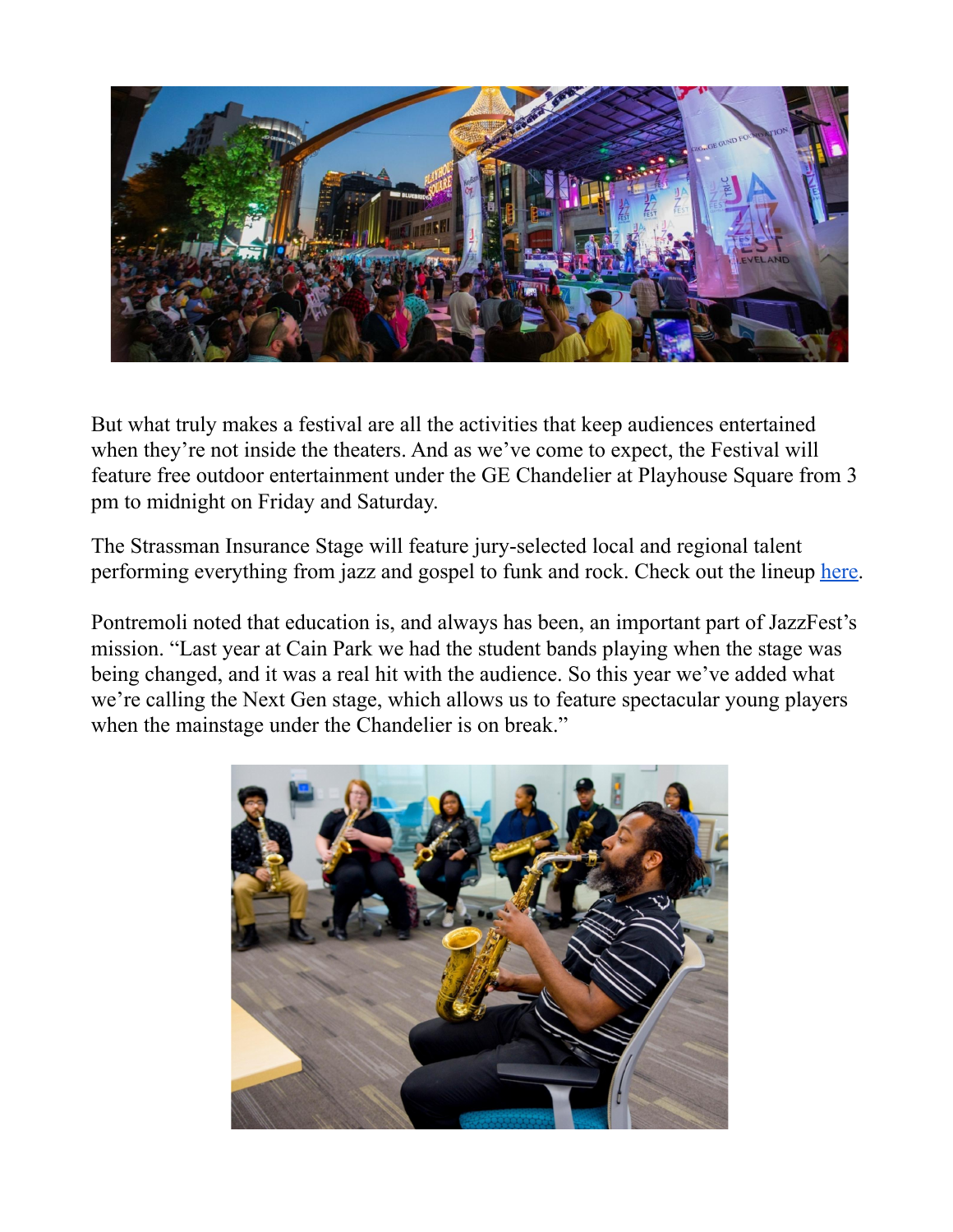Performers include the Tri-C JazzFest Academy camp students and Spirit of the Groove ensemble. "We'll also spotlight young players who have gone through the Tri-C program who are now out and about or at other schools and who are playing at a very high level. It's going to be a great showcase of young talent, so I'm excited about that too." See the lineup <u>[here](https://www.tri-c.edu/jazzfest/outdoor%20lineup.html)</u>.

One small change this year is the combining of the popular cooking and JazzTalk tents. "We're calling it the Jazz Kitchen. We'll have artists helping the chefs prepare dishes, along with artist talks and interviews."

If you're bringing young kids, Pontremoli said there will be plenty to keep them entertained. Children can enjoy musical arts and crafts, drum lessons, face painting, and more at the U.S. Bank Kids Club. And Robin VanLear, from the Cleveland Museum of Art and Parade the Circle, will also be on hand.



"We're also bringing back [Sax-O-Matic](http://sax-o-matic.com/) from Montreal. They are our favorite sax quartet — they are hilarious and people love them, and on top of that they're great musicians."

Pontremoli noted that as always, there will be food trucks and vendors. "I'm so happy to be back at Playhouse Square. And happy that people are excited. It will be the festival that everybody remembers."